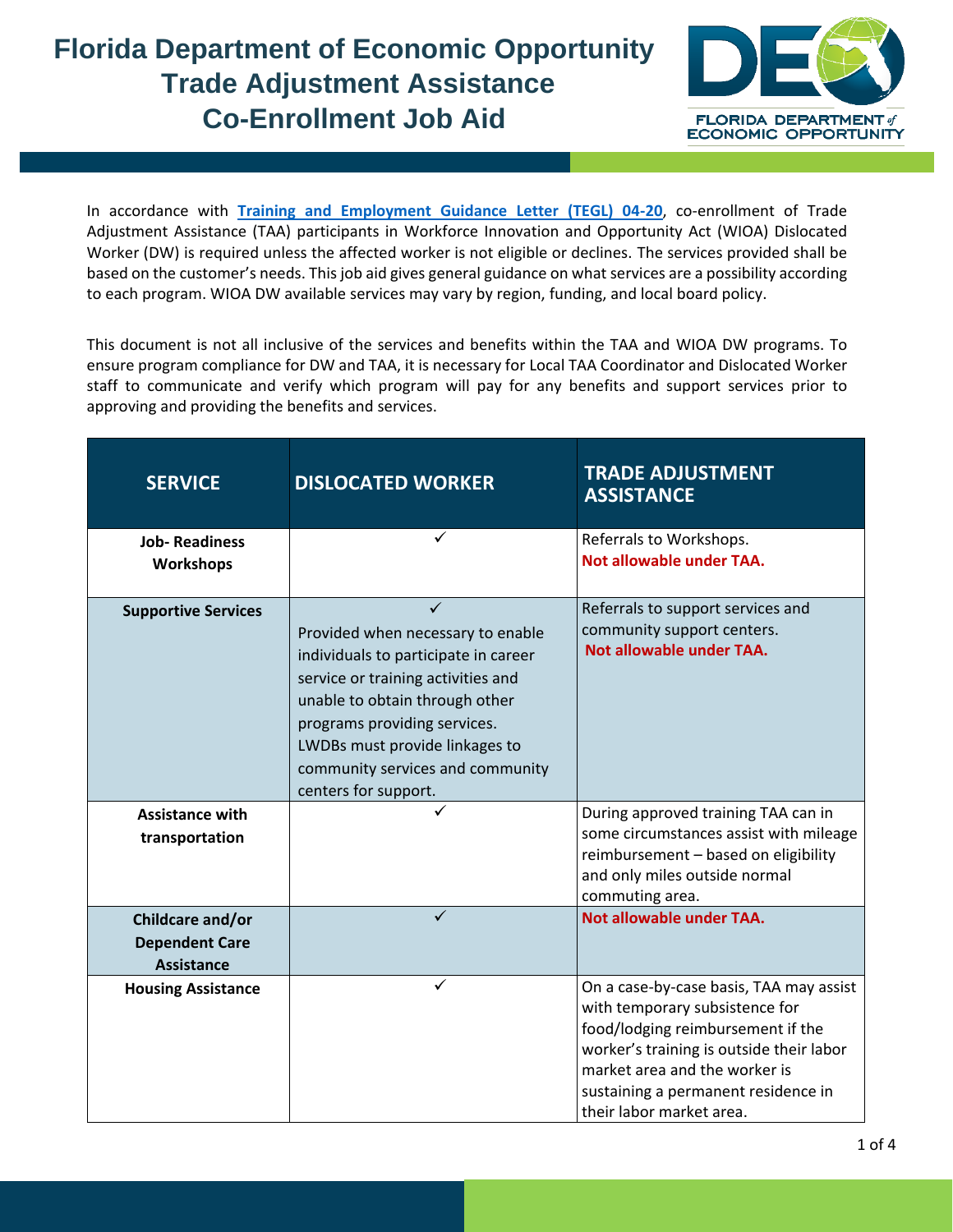| <b>Needs-Related Payments</b>                                                                                                                            |   | Not allowable under TAA.                                                                                                                                                                                                                                                                                                                                                    |
|----------------------------------------------------------------------------------------------------------------------------------------------------------|---|-----------------------------------------------------------------------------------------------------------------------------------------------------------------------------------------------------------------------------------------------------------------------------------------------------------------------------------------------------------------------------|
| <b>Educational Testing</b><br><b>Assistance</b>                                                                                                          |   | On a case-by-case basis, if all students in<br>a training program are required to take<br>educational testing, then TAA may cover<br>it.                                                                                                                                                                                                                                    |
| <b>Disability</b><br><b>Accommodations</b>                                                                                                               |   | Referral to appropriate provider for<br>assessment and support.<br>Not allowable under TAA.                                                                                                                                                                                                                                                                                 |
| <b>Health Care Referrals</b>                                                                                                                             | ✓ | On a case-by-case basis, if all students in<br>a training program are required to have<br>an immunization or test to complete the<br>training or obtain the certification, then<br>TAA may cover a health-related need.                                                                                                                                                     |
| <b>Assistance with uniforms</b><br>or work attire and work-<br>related tools                                                                             | ✓ | During TAA-funded On-The-Job training<br>or Apprenticeship training, TAA will<br>cover uniforms, shoes, protective eye<br>gear if there is a requirement for all<br>workers in the training program.                                                                                                                                                                        |
| <b>Assistance with personal</b><br>protective equipment and<br>supplies for training<br>including such items as<br>eyeglasses and protective<br>eye gear | ✓ | During TAA-funded classroom training,<br>TAA will cover tools, supplies, clothing,<br>and protective eye gear if there is a<br>requirement for all students in the<br>program.                                                                                                                                                                                              |
| Assistance with books,<br>fees, school supplies, and<br>other necessary items for<br>students enrolled in<br>postsecondary education<br>classes          |   | TAA will cover the cost of all required<br>tuition, books, fees, and other required<br>items of all students in the program.                                                                                                                                                                                                                                                |
| <b>Payments and fees for</b><br>employment and training-<br>related applications, tests,<br>and certifications.                                          | ✓ | ✓<br>Required occupational tests and license<br>fees are supported by TAA if they are<br>included in the Individual Employment<br>Plan and approved in advance.                                                                                                                                                                                                             |
| <b>Follow Up Services</b>                                                                                                                                | ✓ | <b>Not allowable under TAA.</b>                                                                                                                                                                                                                                                                                                                                             |
| <b>Evaluation: Comprehensive</b><br>and Skill(s) Assessments                                                                                             |   | The Local TAA Coordinator conducts<br>an Initial Assessment and develops<br>the Individual Employment Plan. The<br>Local TAA Coordinator will conduct a<br>Comprehensive Assessment that<br>includes Interest and Skills<br>Assessment, college placement testing<br>(if needed), a review of potential<br>barriers, and a review of the<br>participant's financial budget. |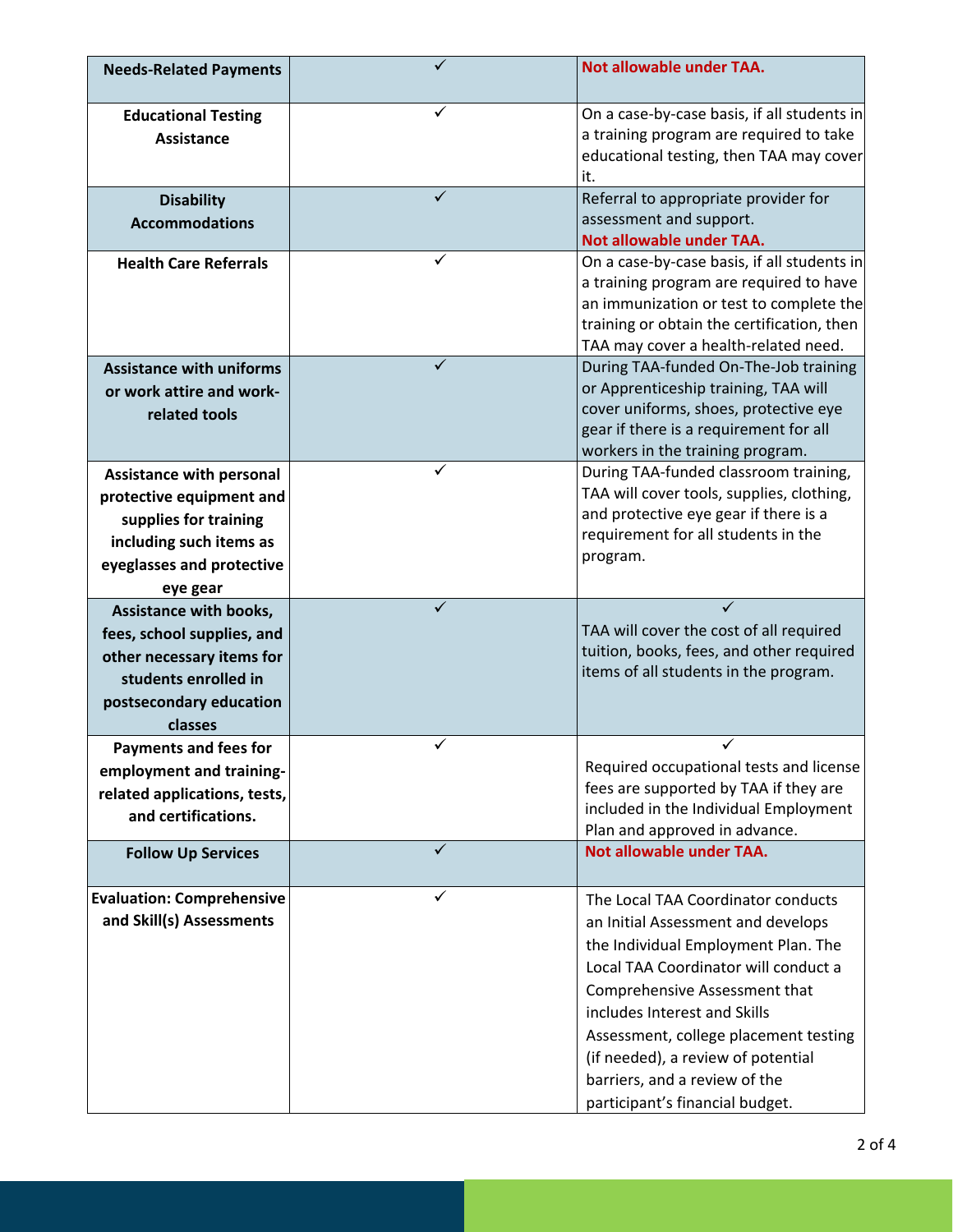| <b>Job Search Allowance</b>                                                                                  | Service is best provided by TAA. | If a worker is unable to find suitable<br>employment in their labor market,<br>then TAA offers Job Search Allowance<br>to assist with travel to interviews and<br>other work search costs. Deadlines<br>and other requirements apply.                                                                                       |
|--------------------------------------------------------------------------------------------------------------|----------------------------------|-----------------------------------------------------------------------------------------------------------------------------------------------------------------------------------------------------------------------------------------------------------------------------------------------------------------------------|
| <b>Job Placement Assistance</b>                                                                              |                                  | TAA requires the position must be<br>suitable employment.                                                                                                                                                                                                                                                                   |
| <b>Career Counseling</b>                                                                                     | ✓                                |                                                                                                                                                                                                                                                                                                                             |
| <b>Reemployment Assistance</b><br>(Initial Claim Information)                                                |                                  | ✓                                                                                                                                                                                                                                                                                                                           |
| <b>Program Referrals</b>                                                                                     |                                  | ✓                                                                                                                                                                                                                                                                                                                           |
| <b>Financial Aid Assistance</b>                                                                              |                                  |                                                                                                                                                                                                                                                                                                                             |
| <b>Resume Writing Services,</b><br><b>Interview Skills Coaching</b>                                          |                                  | <b>Referrals to workshops and job</b><br>readiness coaching.                                                                                                                                                                                                                                                                |
| Individual Employment Plan                                                                                   | ✓                                | ✓                                                                                                                                                                                                                                                                                                                           |
| <b>Prevocational Training</b>                                                                                | ✓                                | TAA provides short-term<br>prevocational services. Both programs<br>may provide communication and<br>interviewing skills, punctuality and<br>time management skills, study skills,<br>professional conduct training, and<br>other basic literacy skills (such as<br>computer literacy and administrative<br>task literacy). |
| <b>Transitional Jobs:</b><br>Internships, On-The-Job<br><b>Training, and Other Work</b><br><b>Experience</b> | ✓                                | During approved TAA-funded training,<br>TAA may support Internships or other<br>work experience if it is a requirement<br>of the program's completion and/or<br>certification.<br><b>Transitional jobs are not suitable</b><br>employment. On-The-Job Training<br>must lead to suitable employment.                         |
| <b>Financial Literacy Training</b><br>or Workshops                                                           |                                  | Not allowable under TAA. TAA<br>coordinators will review the<br>participant's budget and gain an                                                                                                                                                                                                                            |